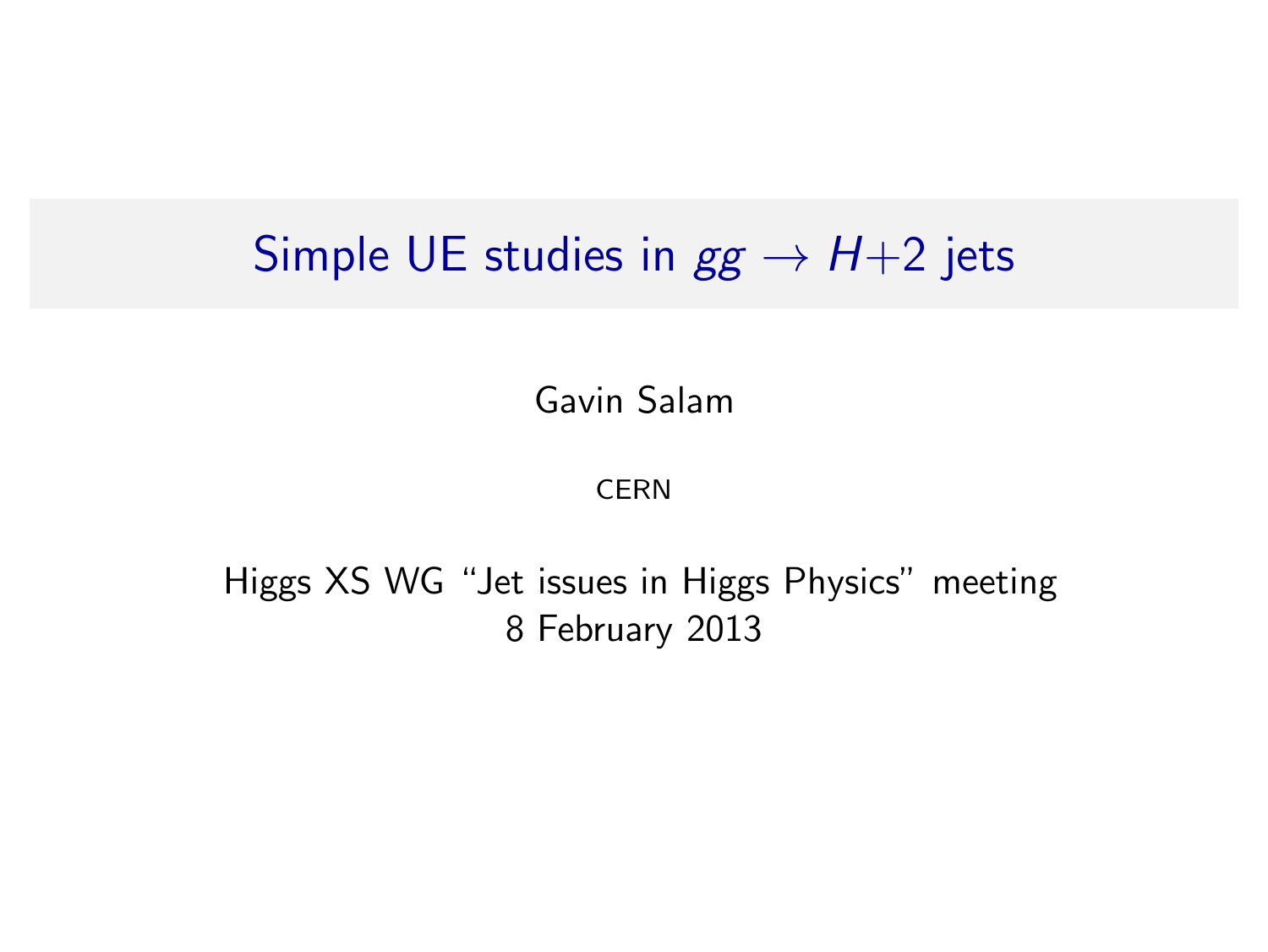# gluon fusion (ggF) as "background" to VBF 2-jet selection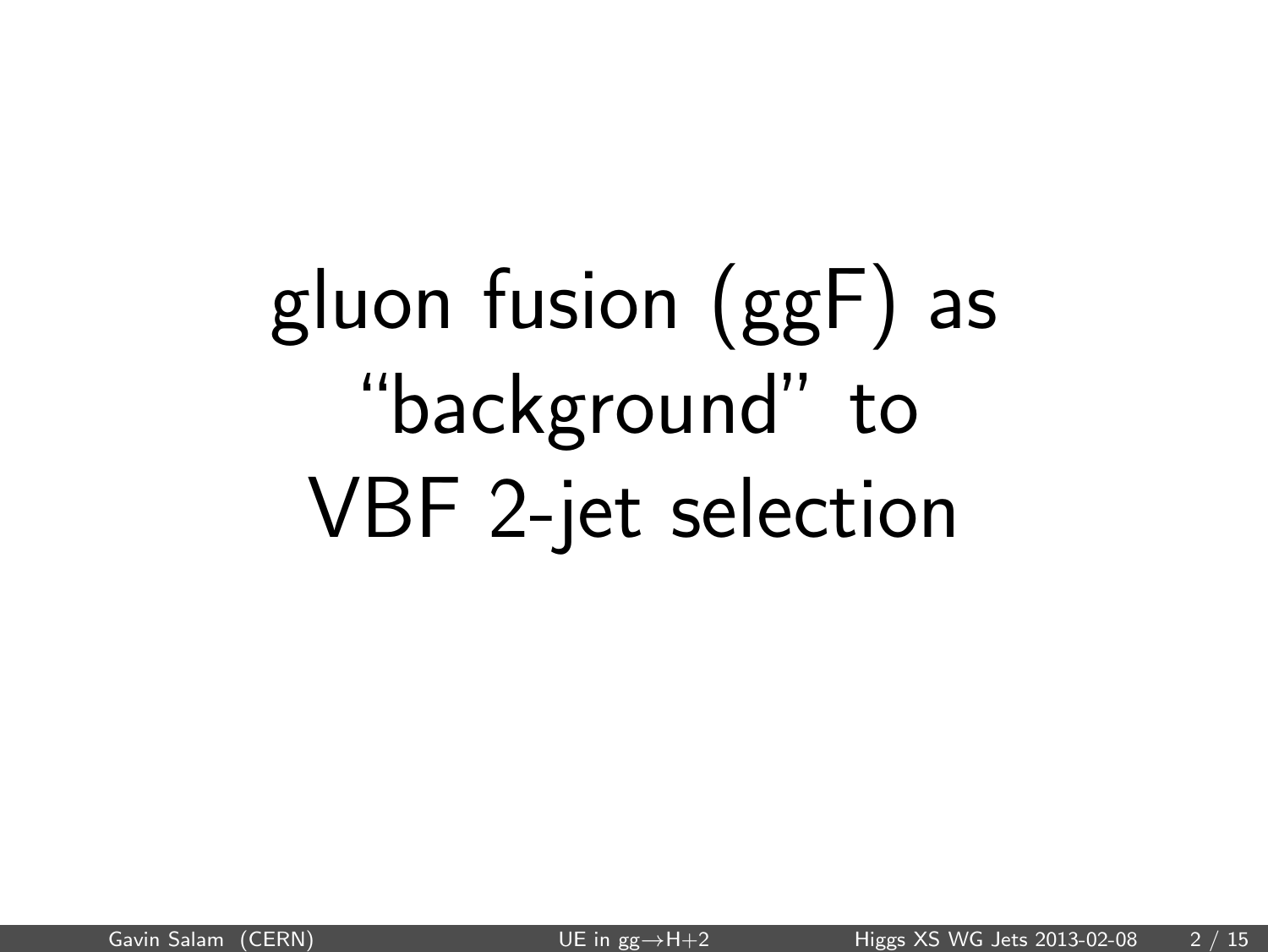## The Contamination of ggF in **VBF (ATLAS)**

- $\Box$  Current event selection applies moderate cuts on topological variables. Unlikely that cuts will become much tighter because of loss of signal rate
- $\Box$  Typical contamination from ggF+2j is ~30%

**Q Contamination gets reduced to about 25% with CJV** 

 $\square$  Theory error/systematics on ggF+2j large now:

| <b>Source</b>         | $\vert$ Error $(\%)$              |
|-----------------------|-----------------------------------|
| QCD scale uncertainty | $25(30 \text{ with } c\text{iv})$ |
| Underlying event      | 30                                |
| <b>JES</b>            | 19                                |

**Leading total systematic of ~45% on ggF+2j -> 13%** on the extraction of VBF signal (leading systematic)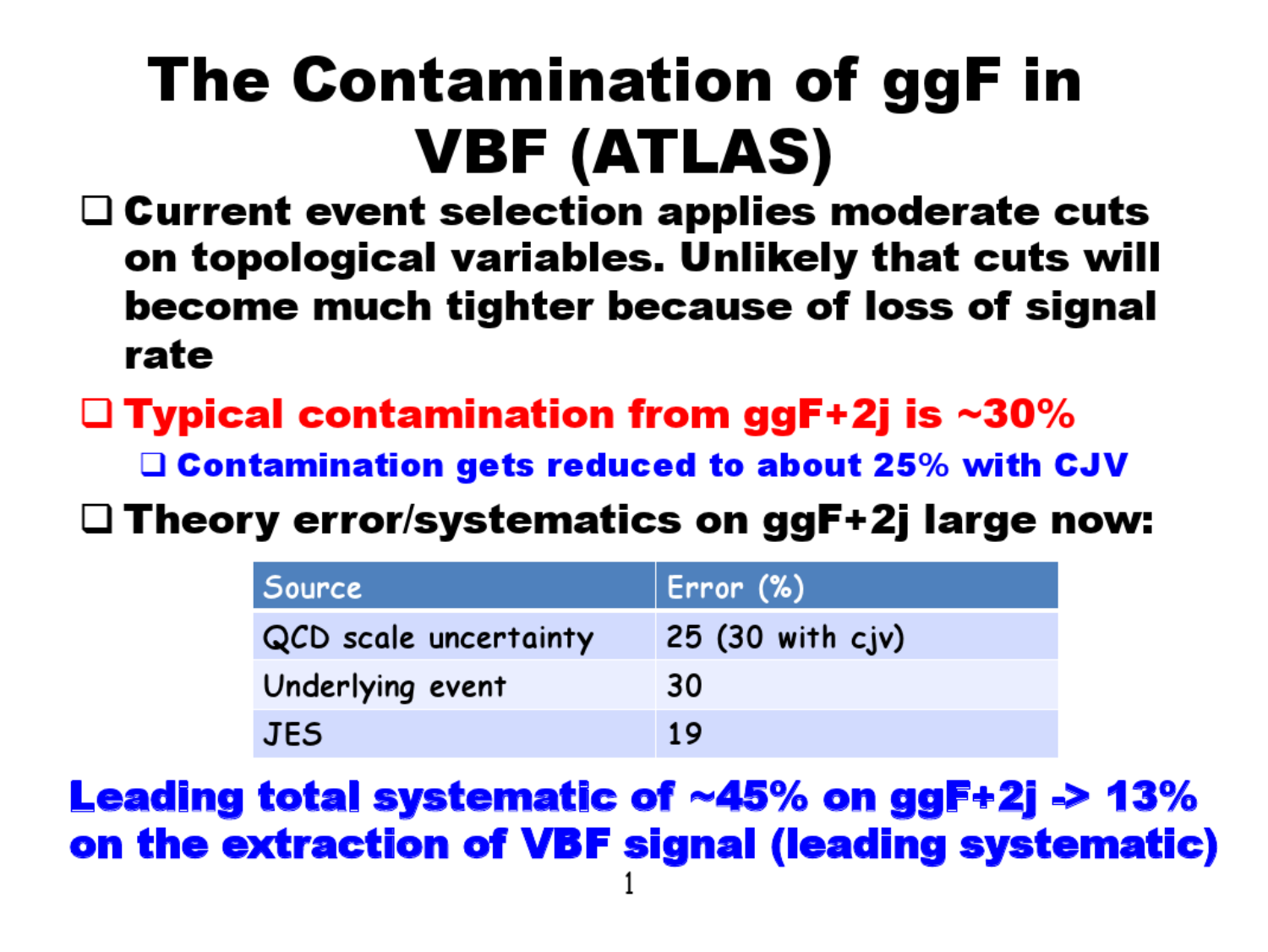#### Cuts and histograms for comparison study

#### Simulation & cuts:

- $\triangleright$  8 TeV pp collisions, Higgs production by gluon fusion
- $\blacktriangleright$  Jet-finding with anti- $k_t$ ,  $R=0.4$
- $\blacktriangleright$  At least two jets with  $|\eta_j| < 5$ ,  $\rho_{tj} > 25$  GeV
- ► VBF cuts:  $\Delta y_{ii} > 2.8$ ,  $m_{ii} > 400$  GeV, tagging jets defined as two highest  $p_t$  jets; 3rd jet considered if  $p_{tj} > 20$  GeV.

#### Histograms:

- 1.  $p_{ti1}$ : 25...200 GeV, 25 GeV steps
- 2.  $p_{ti2}$ : 25...150 GeV 25 GeV steps
- 3.  $y_{i1}$ :  $-5...5$  in steps of 1
- 4.  $y_{i2}$ :  $-5...5$  in steps of 1
- 5.  $|\Delta y_{ij}|$ : 0...8, in steps of 1
- 6.  $m_{ii}$ : 0...800 GeV, 40 GeV steps
- 7.  $\Delta\phi_{ii}$ : 0...  $\pi$ , 10 bins
- 8.  $p_{ti3}$ : 20...100, 10 GeV steps
- 9. *y<sub>i3</sub>*: −5...5, steps of 1

Comparison plots: Sherpa (20 GeV matching); MC@NLO (30 GeV matching); MINLO: Hjj sample; all at parton level, without MPI (UE)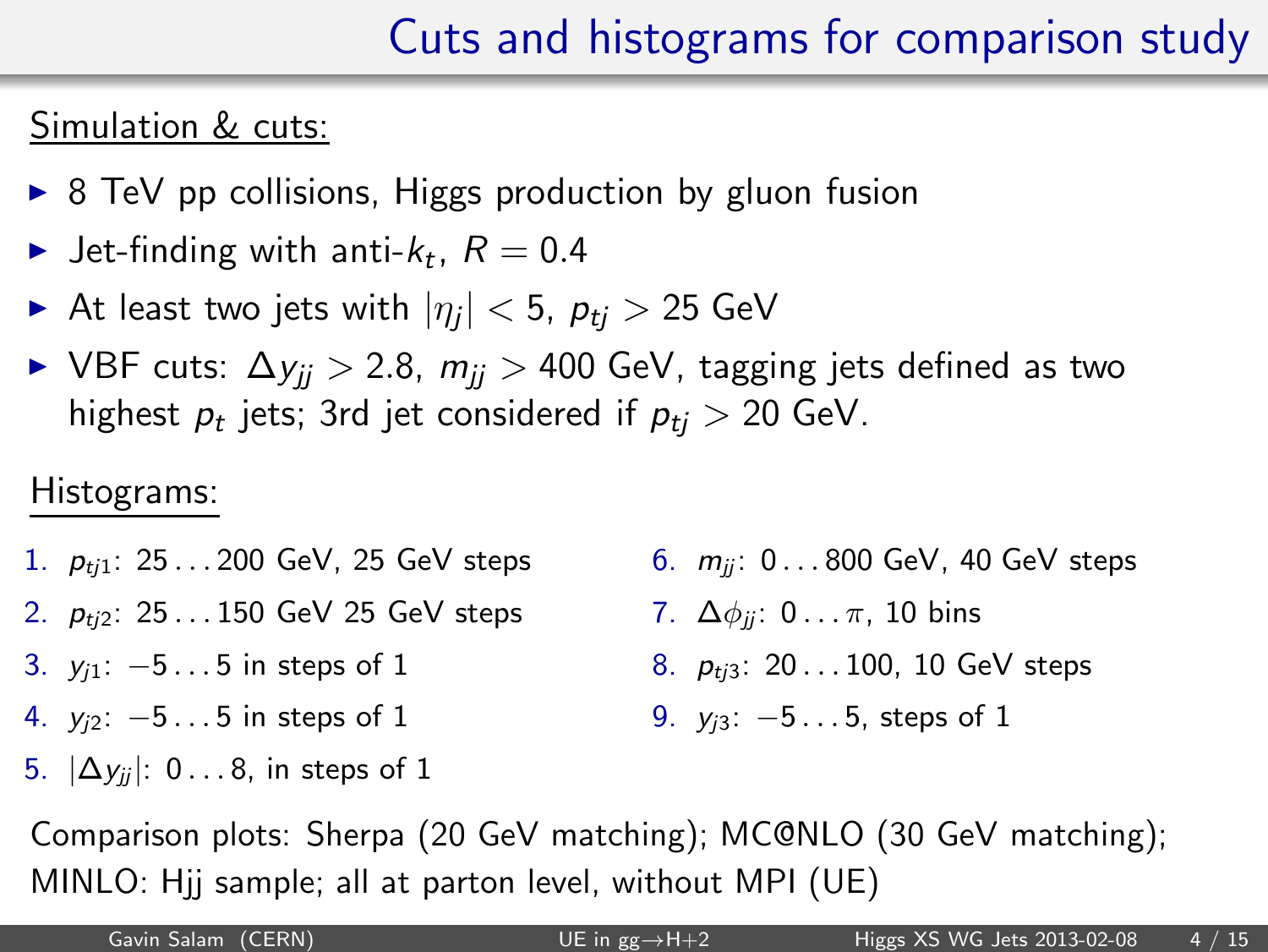Impact of  $UE$  — is it really 30%?



#### impact of UE+hadronisation seems small in MINLO studies

But: Paolo Nason cautioned that full UE modelling may not take place when Pythia reads in LHE files from POWHEG

 $+$  One should separate hadronisation and UE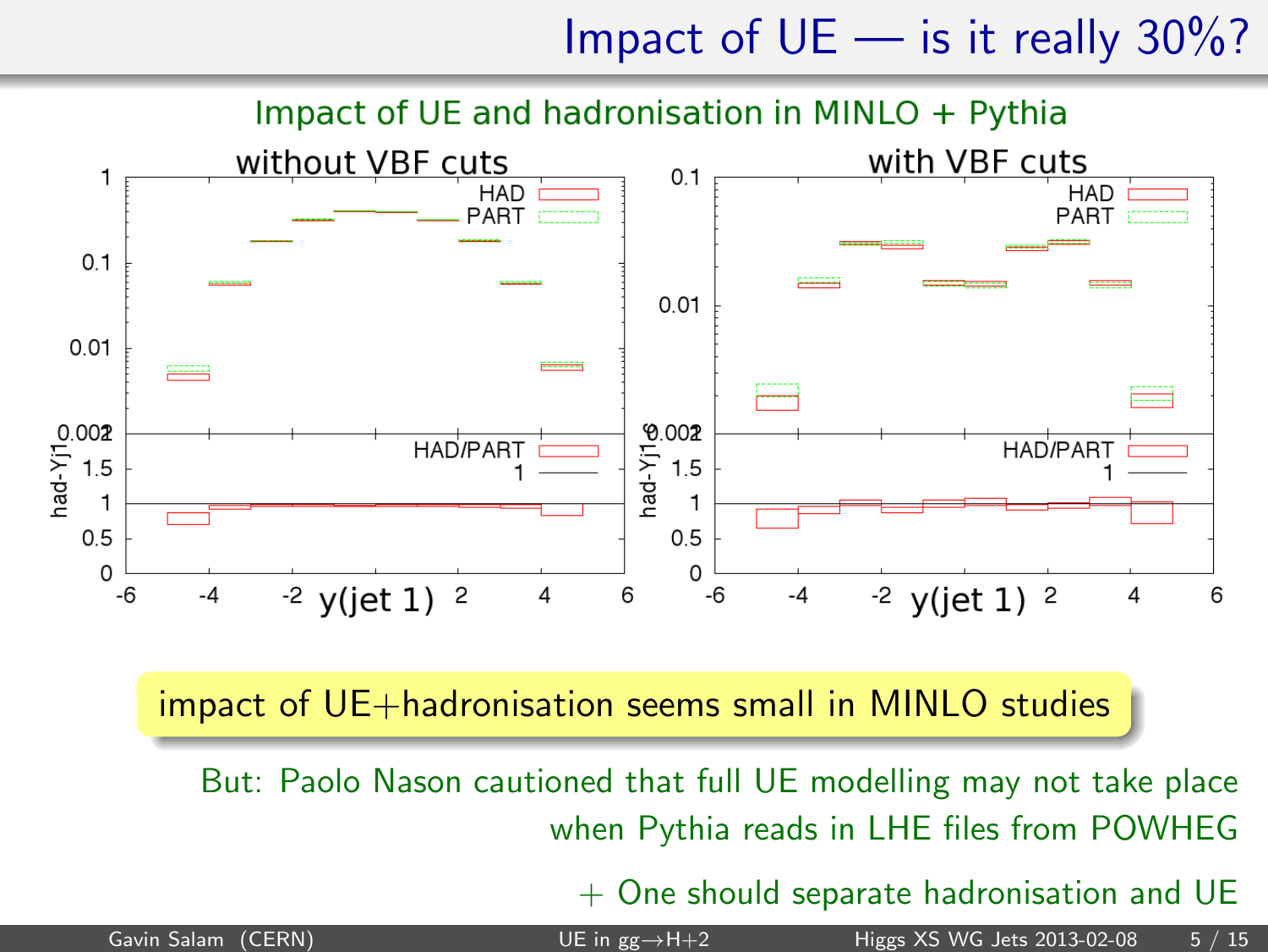my quick & dirty study: Pythia, VBF cuts, scaled to NNLO  $\sigma_{\text{tot}}$ 

|                                     |            | partons, no $UE$ hadrons, no $UE$ hadrons + $UE$ |            |
|-------------------------------------|------------|--------------------------------------------------|------------|
| Py 6 DW (virt. ord. shower)         | $0.259$ pb | $0.243$ pb                                       | $0.259$ pb |
| Py 6 P2011 ( $p_t$ ord. shower)     | $0.300$ pb | $0.292$ pb                                       | $0.318$ pb |
| Py 8 4C $(p_t \text{ ord. shower})$ | $0.320$ pb | $0.310$ pb                                       | $0.330$ pb |

- ▶ hadronisation and UE are often similar in magnitude, but of opposite sign (as in almost every other case studied)
- $\blacktriangleright$  UE alone seems to be  $\leq 10\%$ .

Plots that follow are basically a core dump from that study More statistics would be desirable, but also wouldn't change the picture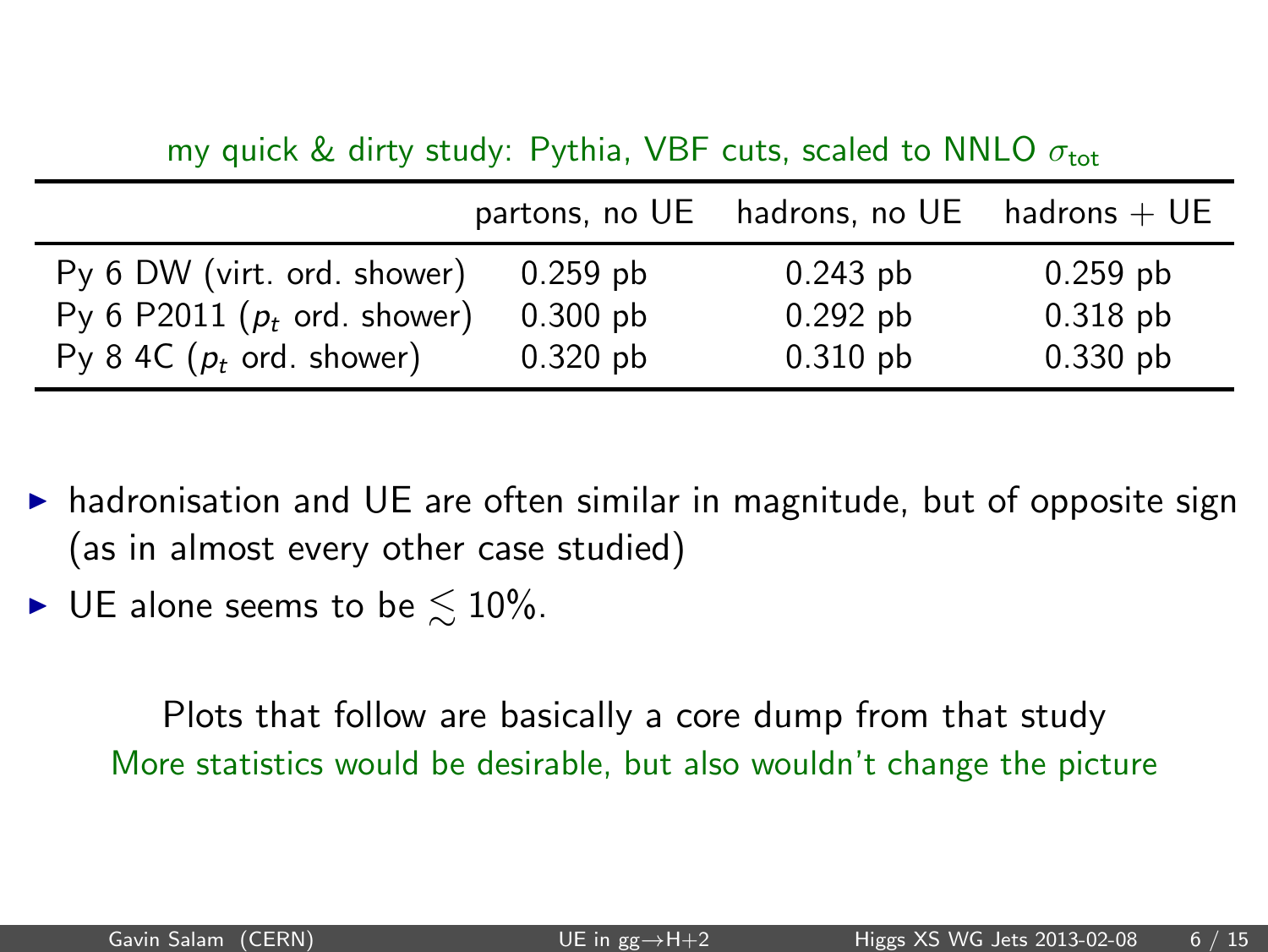### $p_t$  of jet 1



NB: low bin plain 2-jet cuts appear to be more affected by UE (maybe because jets are more central, where UE is larger)?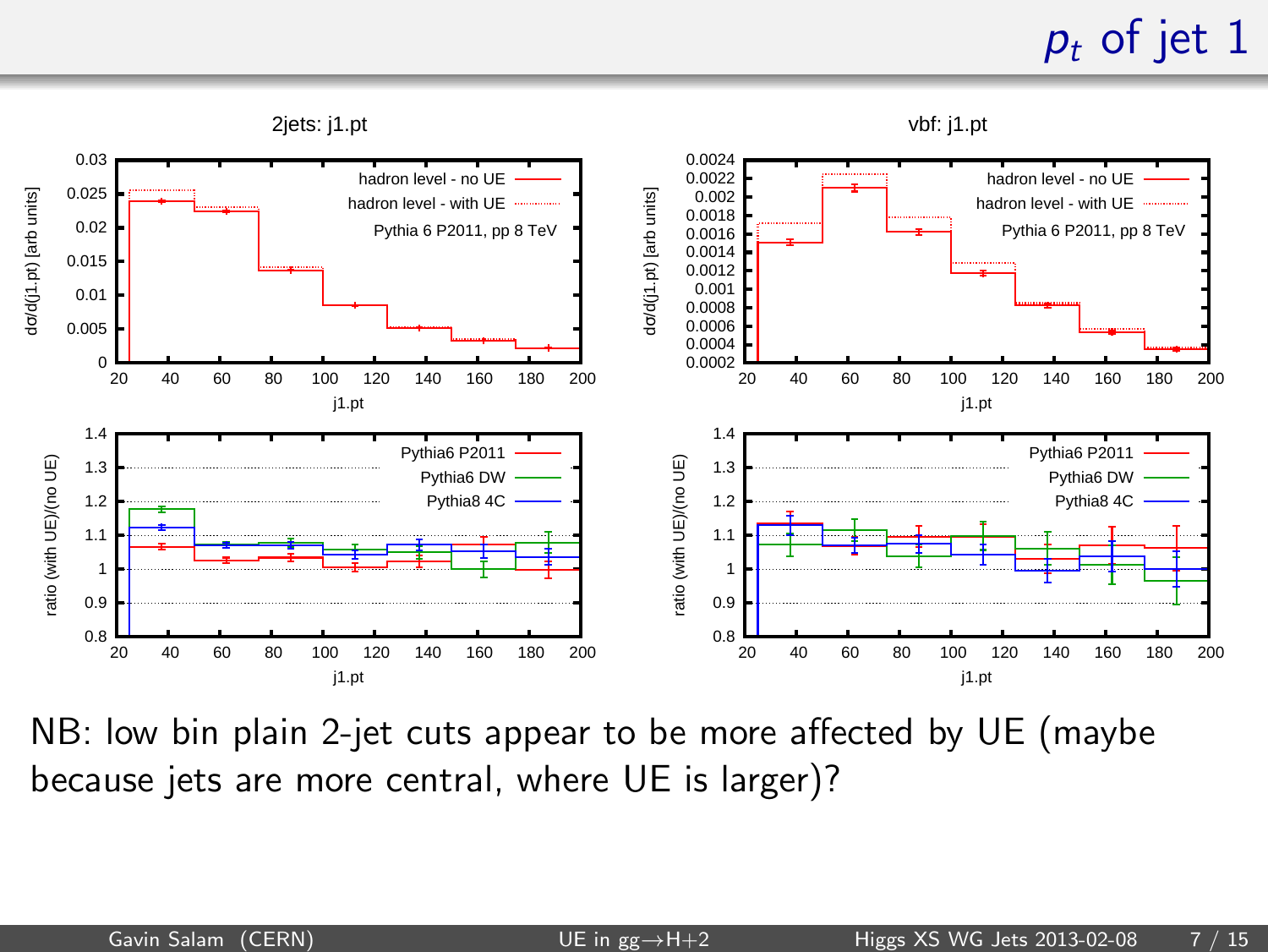### $p_t$  of jet 2

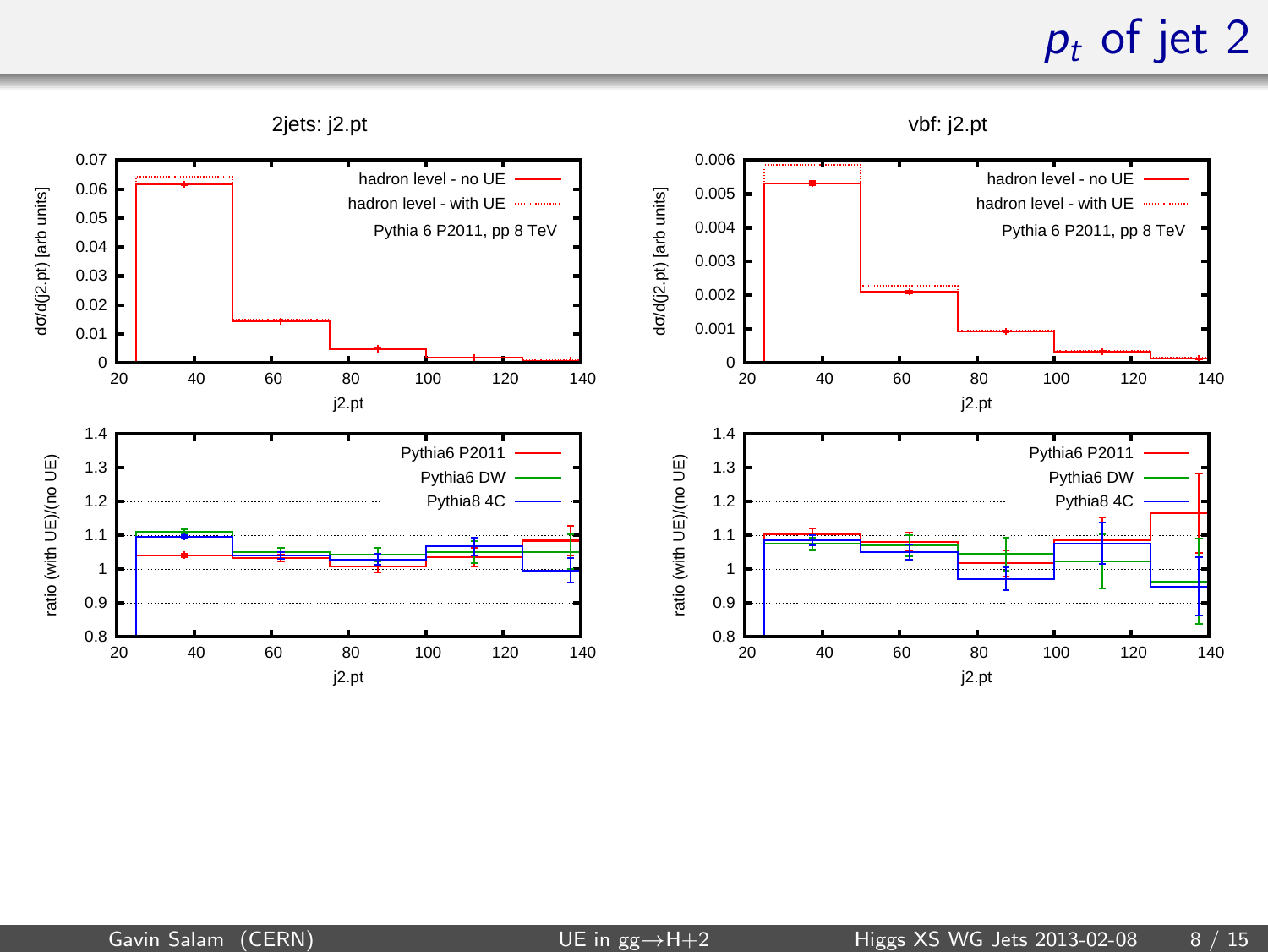#### rapidity of jet 1

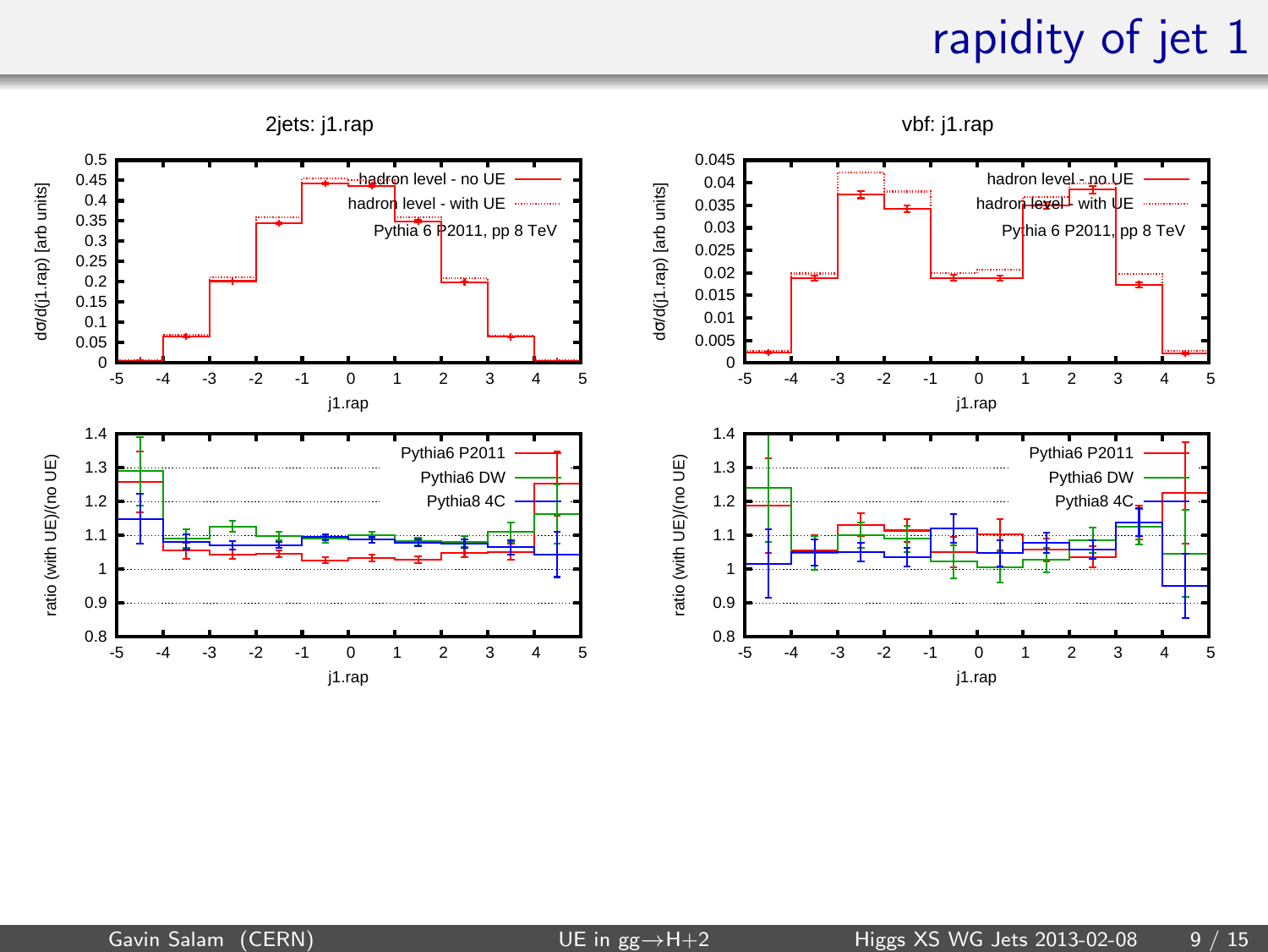#### rapidity of jet 2

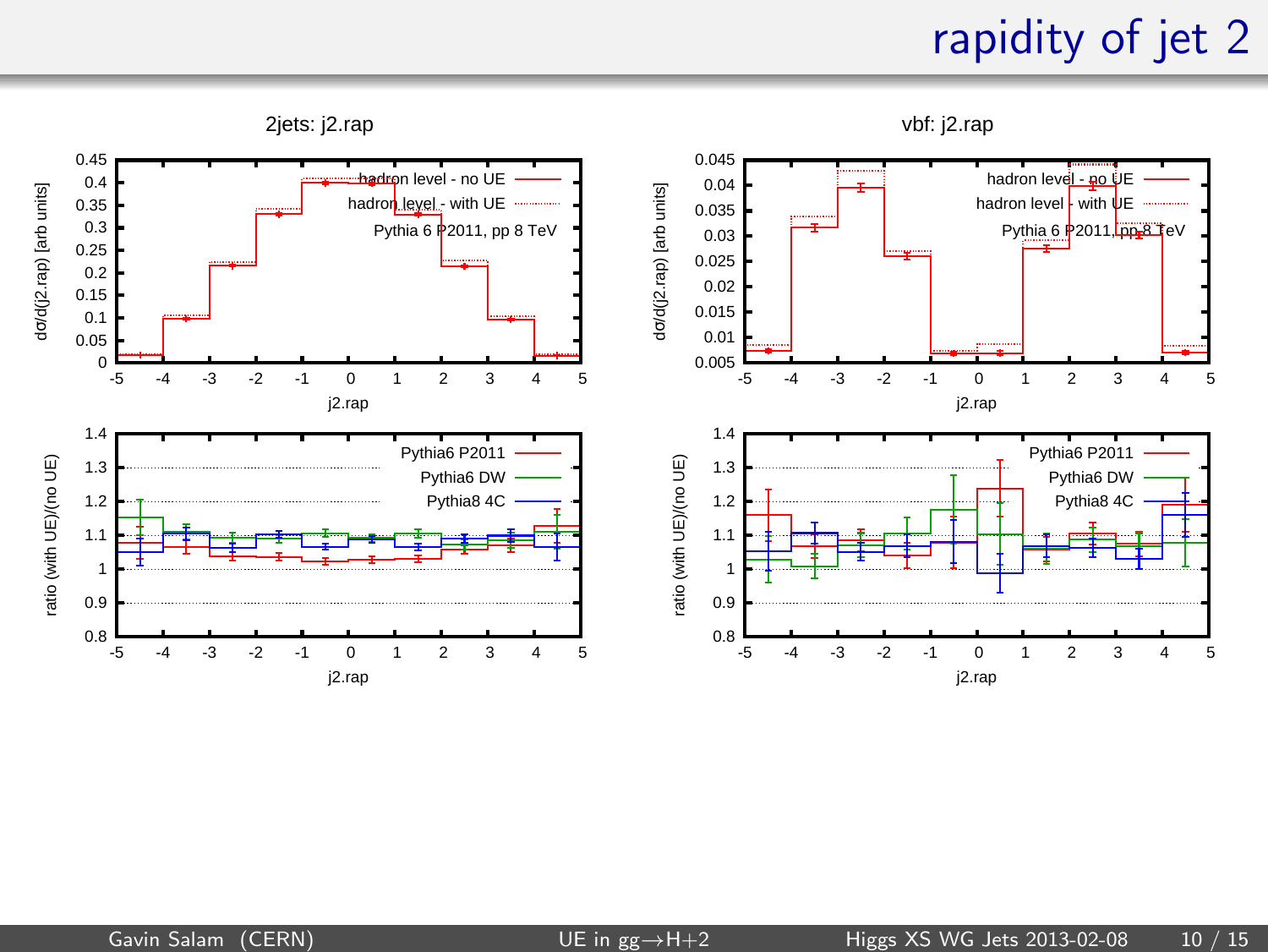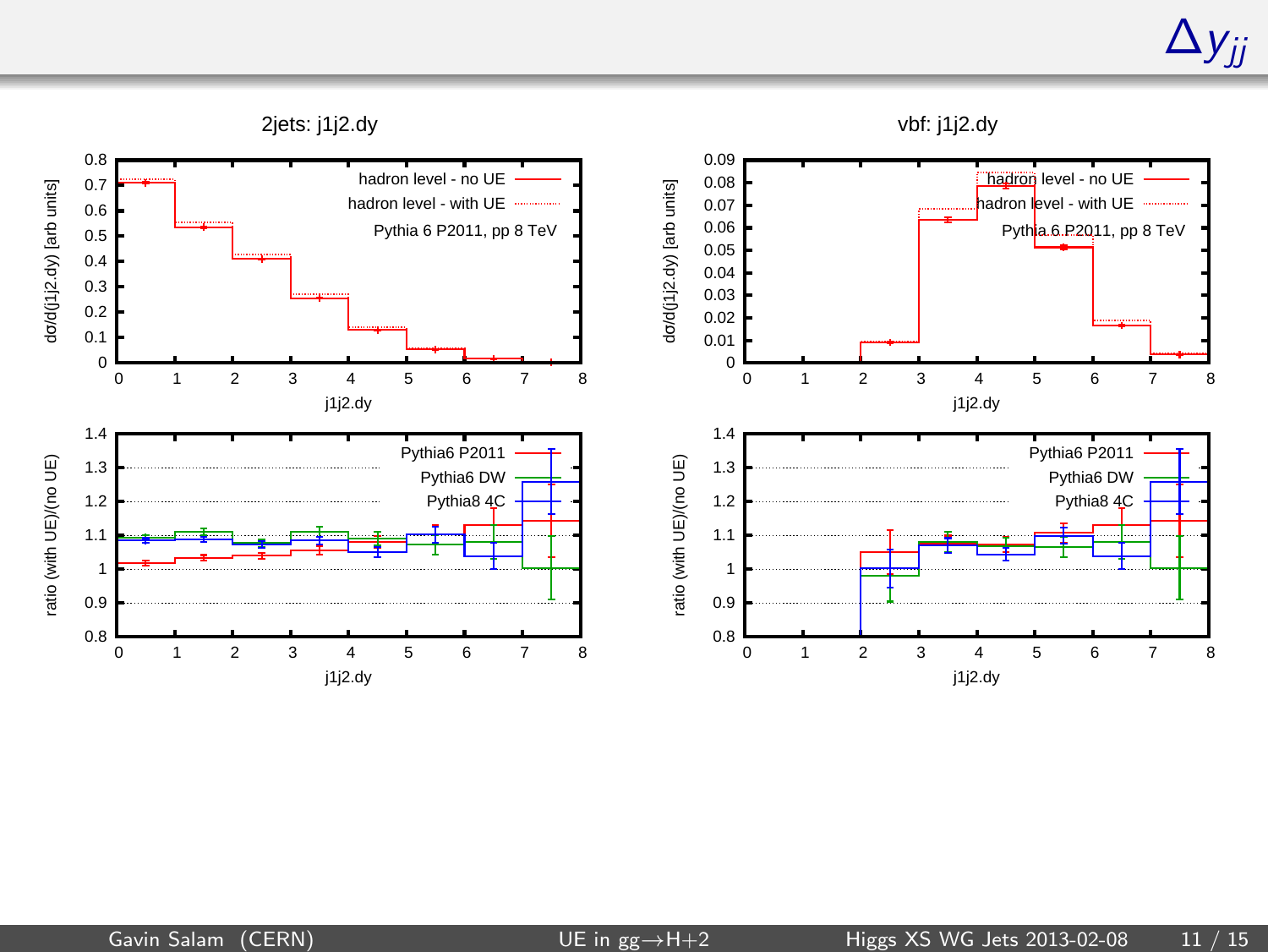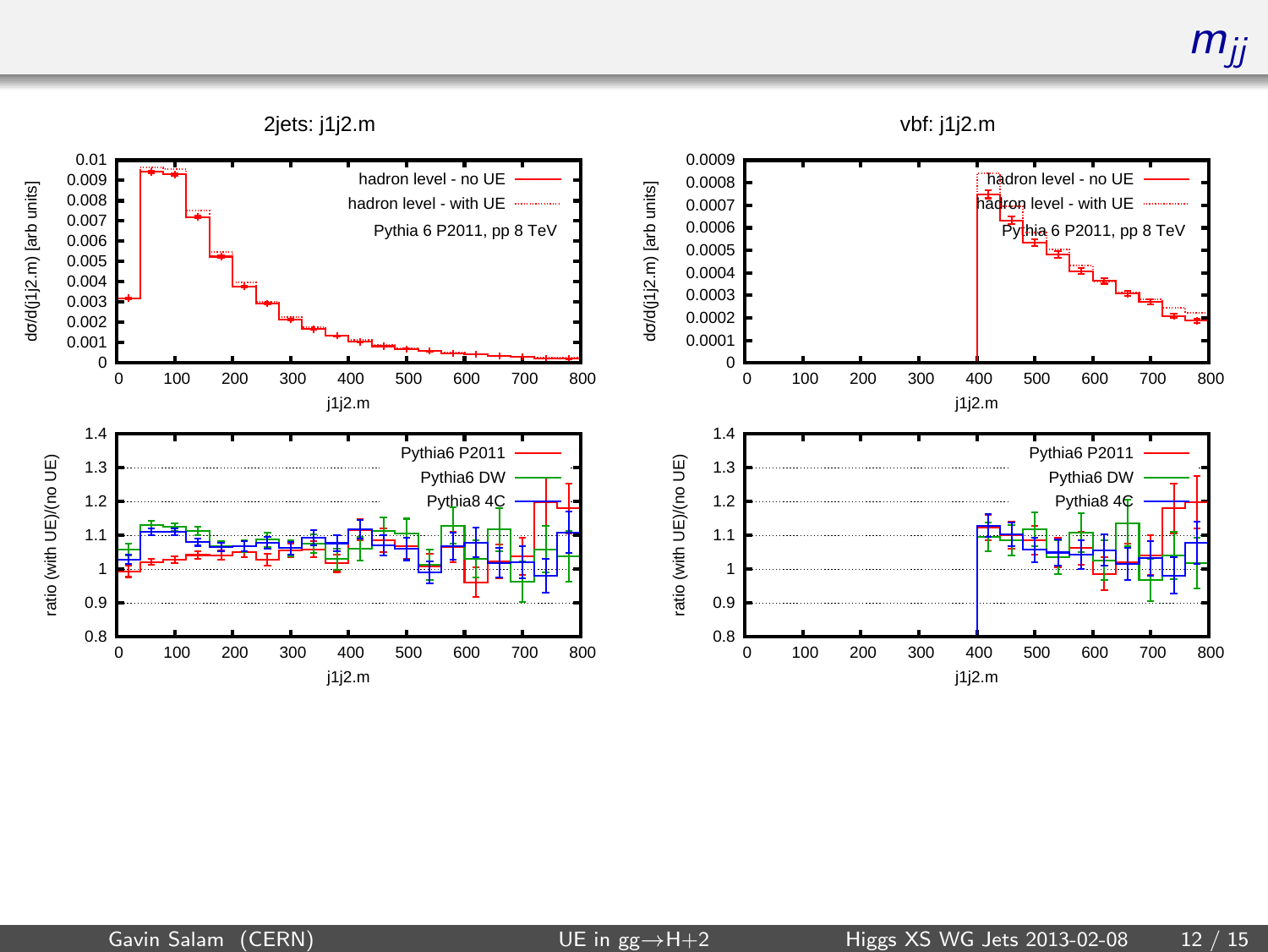### $p_t$  of jet 3



NB: quantities involving 3rd jet have up to 20% corrections, with large differences between the generators.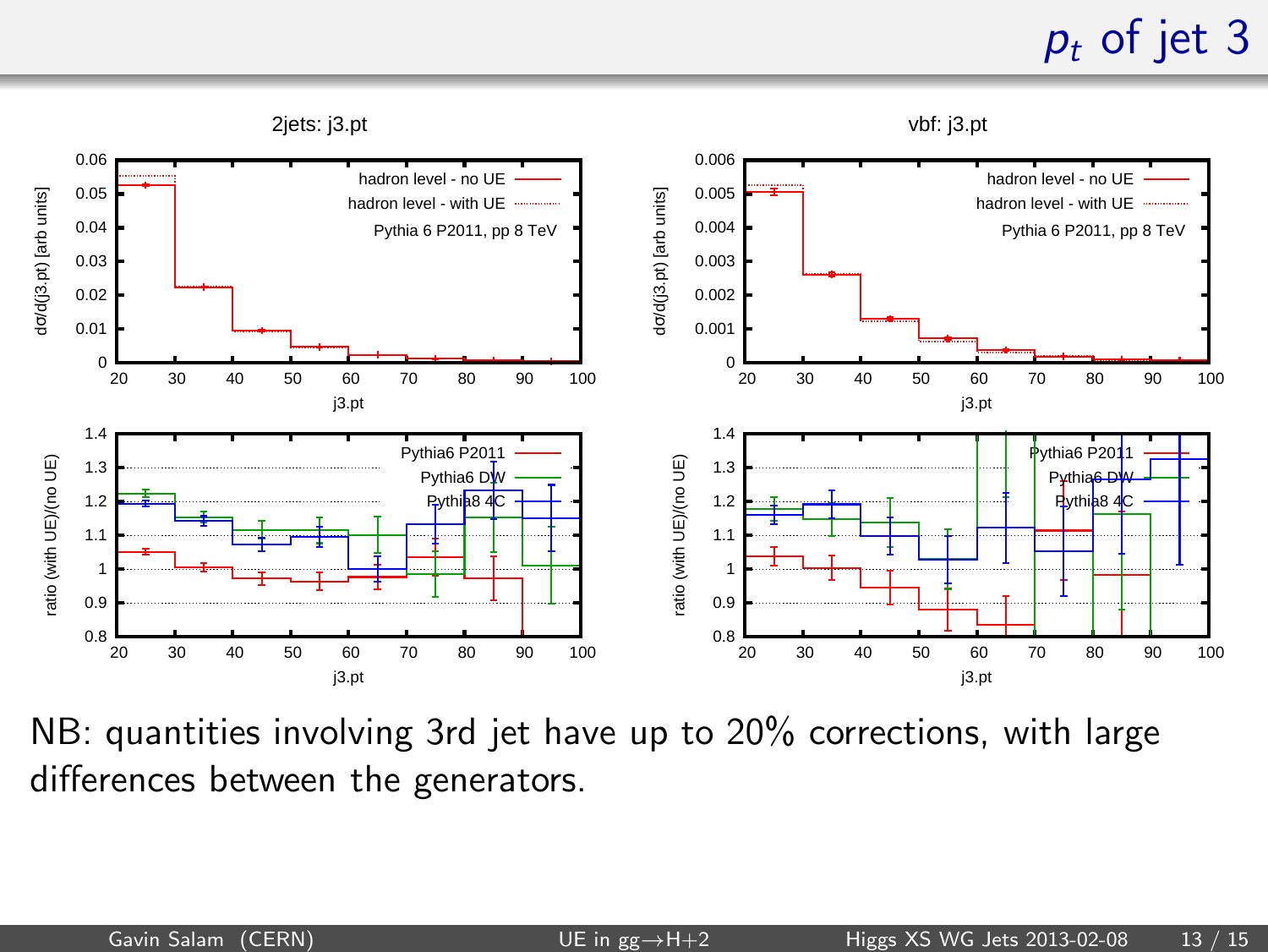#### rapidity of jet 3

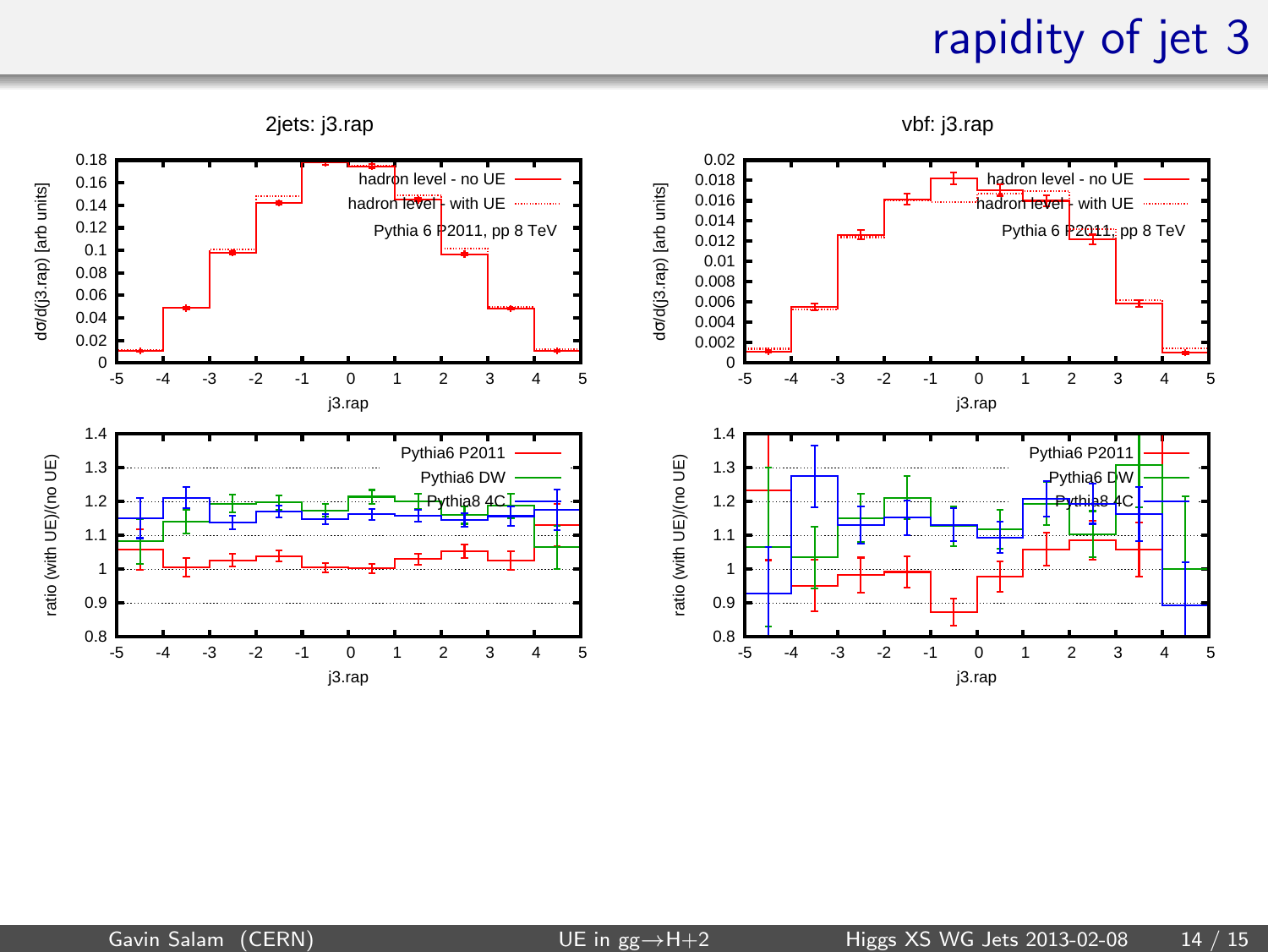- ► Switching UE on and off brings  $\lesssim$  10% effect for VBF selection cuts and most distributions (except those for 3rd jet)
- $\triangleright$  is this a fair estimate of UE?
	- ► Possibly too conservative? Some kind of difference between tunes might be fairer? What's the right choice of tunes to use for this?
	- $\triangleright$  Possibly not conservative enough? How well constrained are the UE tunes in the forward region?